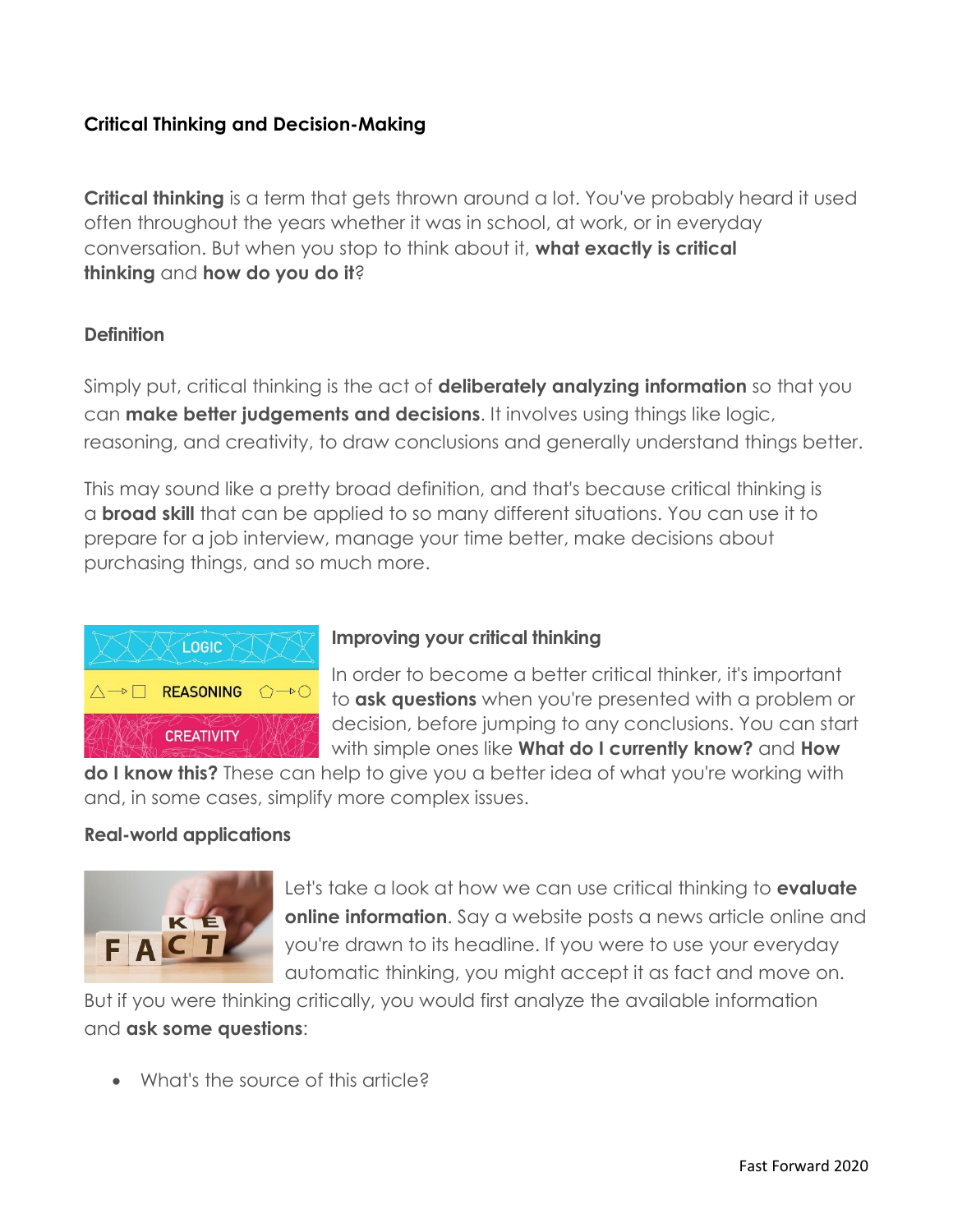- Is the headline potentially misleading?
- What are the general beliefs?
- Do their beliefs inform why they might have shared this?
- After analyzing all of this information, you can draw a conclusion about whether or not you think the article is trustworthy.
- Critical thinking has a wide range of **real-world applications**. It can help you to make better decisions, become more hirable, and generally better understand the world around you.

# **The challenge of making decisions**

You might feel like you're bad at making decisions (or not good at making good ones). However, it's something we *all* struggle with due to the way our brains are made. Behind every decision, there are secret **psychological factors** that shape the way we think and act. Understanding these factors can make them easier to overcome.



# **Status quo bias**

Many missteps in decision-making can be chalked up to **cognitive bias**. That's our tendency to think a certain way without even realizing it. Here's a simple example: Have you ever avoided switching Internet providers, even though you were unhappy with your current service?

Something called **status quo bias** might be to blame. That's our tendency to stick with what we know, instead of choosing something new and different. We see the alternative as a risk or just not worth the trouble, even if it might be better. Without realizing it, we can become overly resistant to change.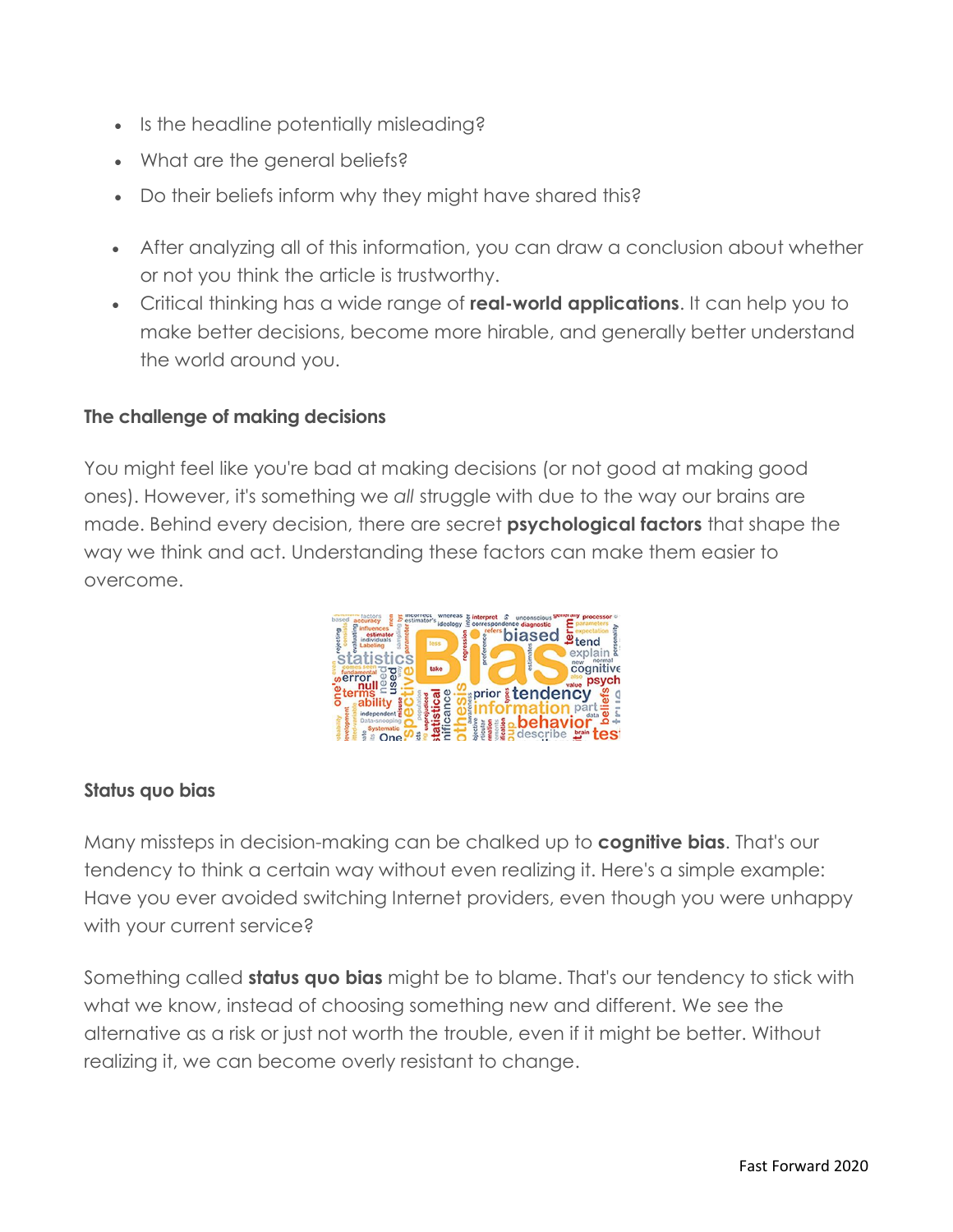#### **Anchoring bias**

**\$350.00**

**Anchoring bias** can also affect the choices we make. To understand how anchoring works, imagine you're shopping for a TV at a

> local store. The model you like is priced at \$350.

Next, imagine the dealer offers you a discount. The car is now \$249.99, a full hundred dollars less. Sounds like a can't-miss opportunity, right? Not necessarily.



Anchoring suggests that we rely too heavily on the first thing we hear (in this case, the initial price of the TV). That's what makes the discount so appealing, but it shouldn't be the deciding factor. There are also **more objective** things to consider, like how much the TV is really worth, and whether you can find a better price elsewhere. If you're not careful, the anchoring effect can weigh you down.

### **Choice overload**



Cognitive biases aren't the only things that can affect decision-making. More and more studies show that **stress** can have an impact—both on the quality of our decisions and on our ability to *make* them. Take this well-known study about jam.

At an upscale food market, researchers set up two displays offering **free samples of jam**. One gave customers six different flavors to choose from; the other gave them 24.



The larger display attracted more people, but they were six times **less likely** to actually buy a jar of jam (compared to those who visited the smaller display). The reason for this is a phenomenon now known as **choice overload**.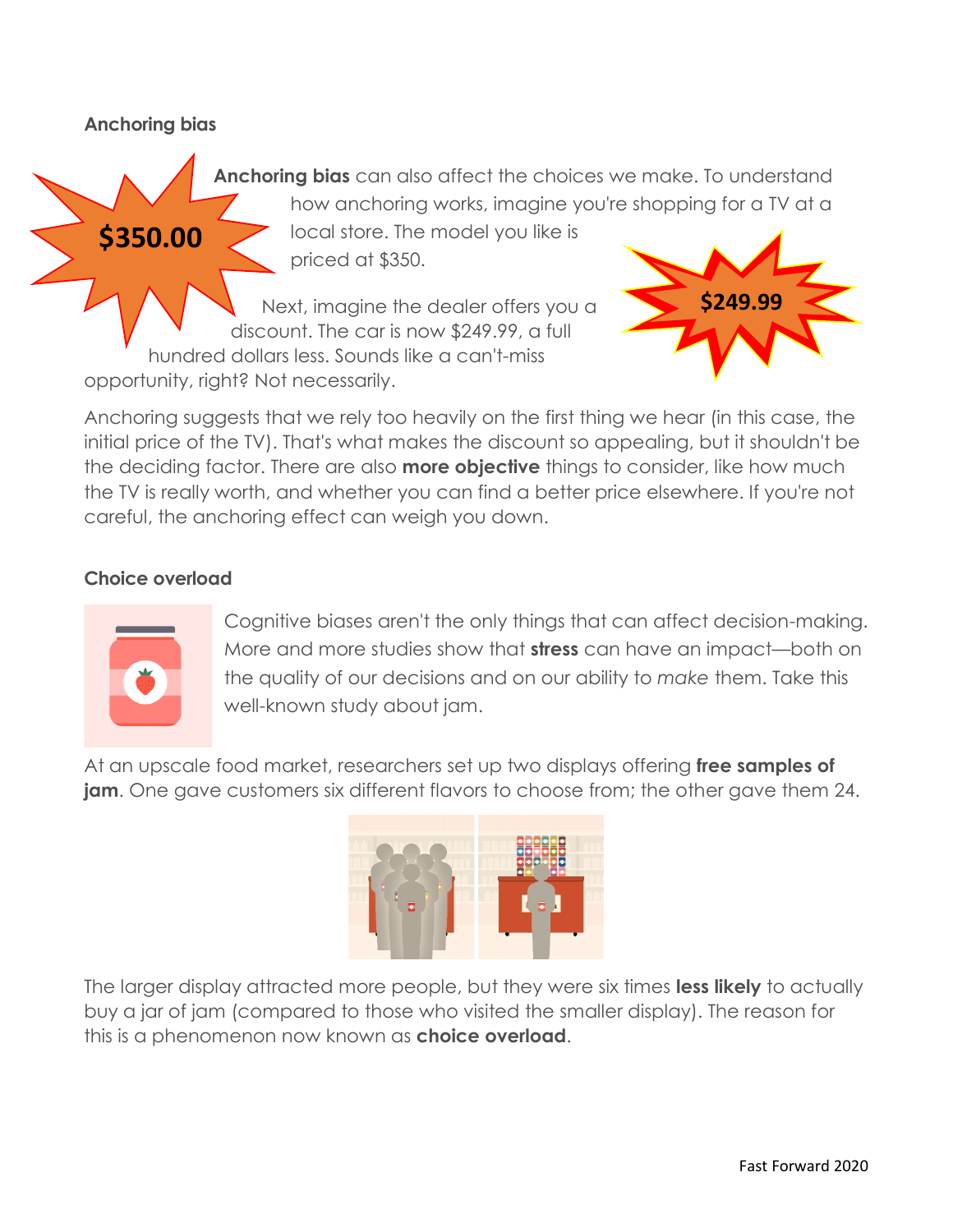Choice overload can happen any time we feel **overwhelmed** by the sheer number of options. We have such a hard time comparing them that we're less likely to choose anything at all. As in the jam example, many of us would sooner walk away emptyhanded than deal with the stress of choosing from such a large selection.

### **Decision fatigue**

A similar thing happens when we're forced to make multiple decisions one after another—a common occurrence in everyday life. We experience an effect psychologist call **decision fatigue**.

Decision fatigue suggests that making a **large number of decisions** over a **prolonged period of time** can be a significant drain on our willpower. The result? We have a harder time saying **no**—to things like junk food, impulse buys, and other tempting offers.

On the flip side, fatigue can also make it harder to say **yes**, especially to decisions that would upset the status quo.

Fatigue makes it difficult to even *think* about making decisions, let alone what's right or wrong, correct or incorrect. We follow the path of least resistance because it's the easiest thing to do.



**The upside of uncertainty**

Making decisions will always be difficult because it takes **time and energy** to weigh your options. Things like second-guessing yourself and feeling indecisive are just a part

of the process.

### **How do you usually make decisions?**

There are lots of ways to make a **decision**. For example, you could flip a coin. You could trust your gut and do what you think is right. Or you could avoid thinking about it at all, and just make a choice at random—for better or for worse.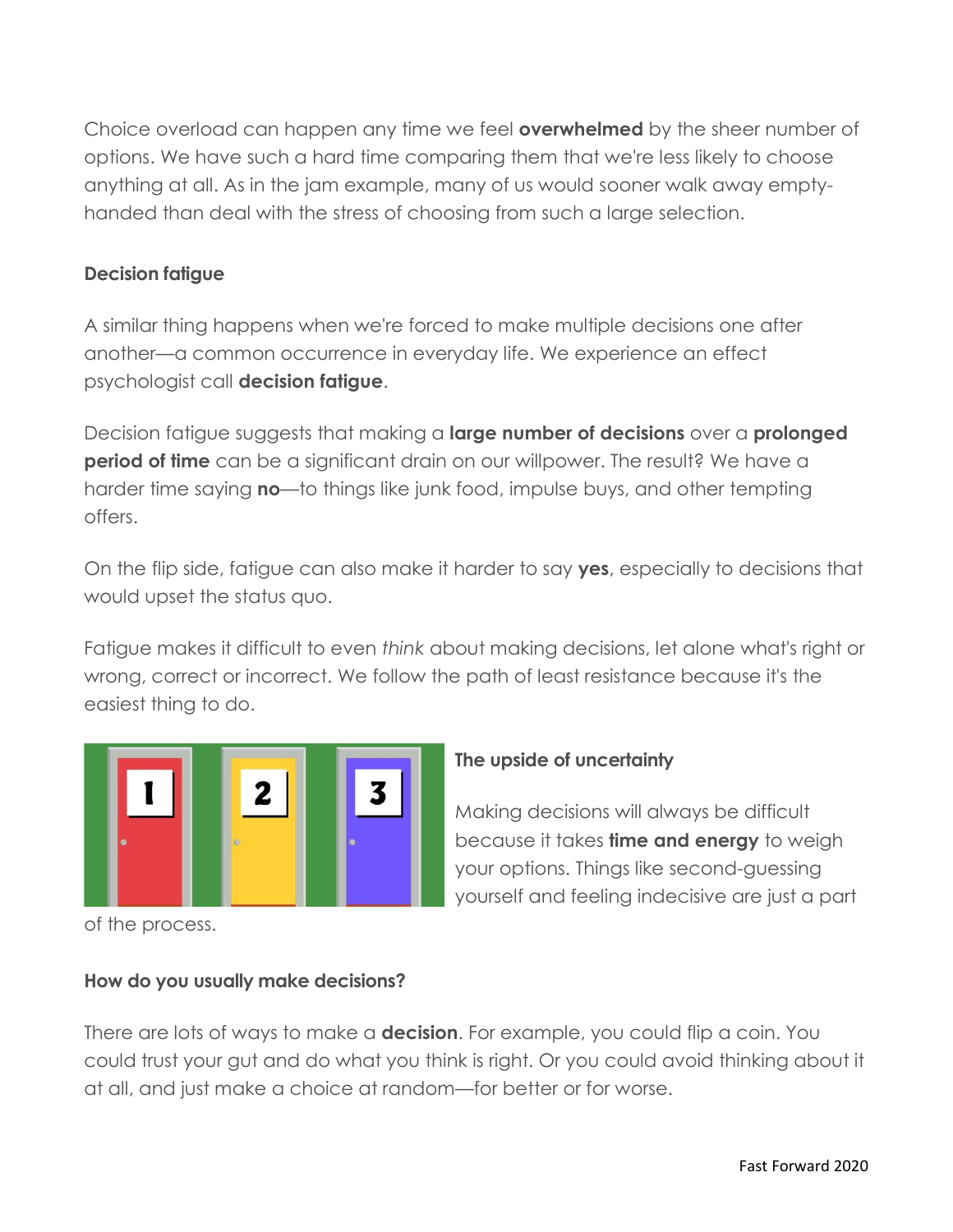

That's probably OK for small decisions, but what about more **important** ones? It's better to think carefully about your options and consider the many paths you could take.

With the right tools, you can learn to do this **objectively**, so you can make decisions you feel good about. We're going to cover several strategies that can help.

## **Making decisions objectively**

The first step to making any decision is simple: **Identify the problem**. As an example, say you're trying to choose between two apartments. One is cheaper but farther away from work. The other is closer—and nicer!—but much more expensive.



Which one would you choose? Depending on what you value, you probably have some idea. This initial response, the one tied to your **instincts and emotions**, is perfectly valid; however, you should also try to look at your options **rationally**.

### **Comparing your options**

Start by **comparing** them. There are several ways to do this. For example, you could list all the factors that you're considering—things like price, location, and other amenities—then choose the **one thing** that's most important to you. With that in mind, which option comes out on top?

## **Creating a points system**



You could go one step further and create a **points system**. Take that same list and turn it into a scorecard for each option.

In this example, it means the first apartment would score high

on **affordable rent** (let's say a 10), but much lower on **location**. The other apartment would score about the opposite in the same categories.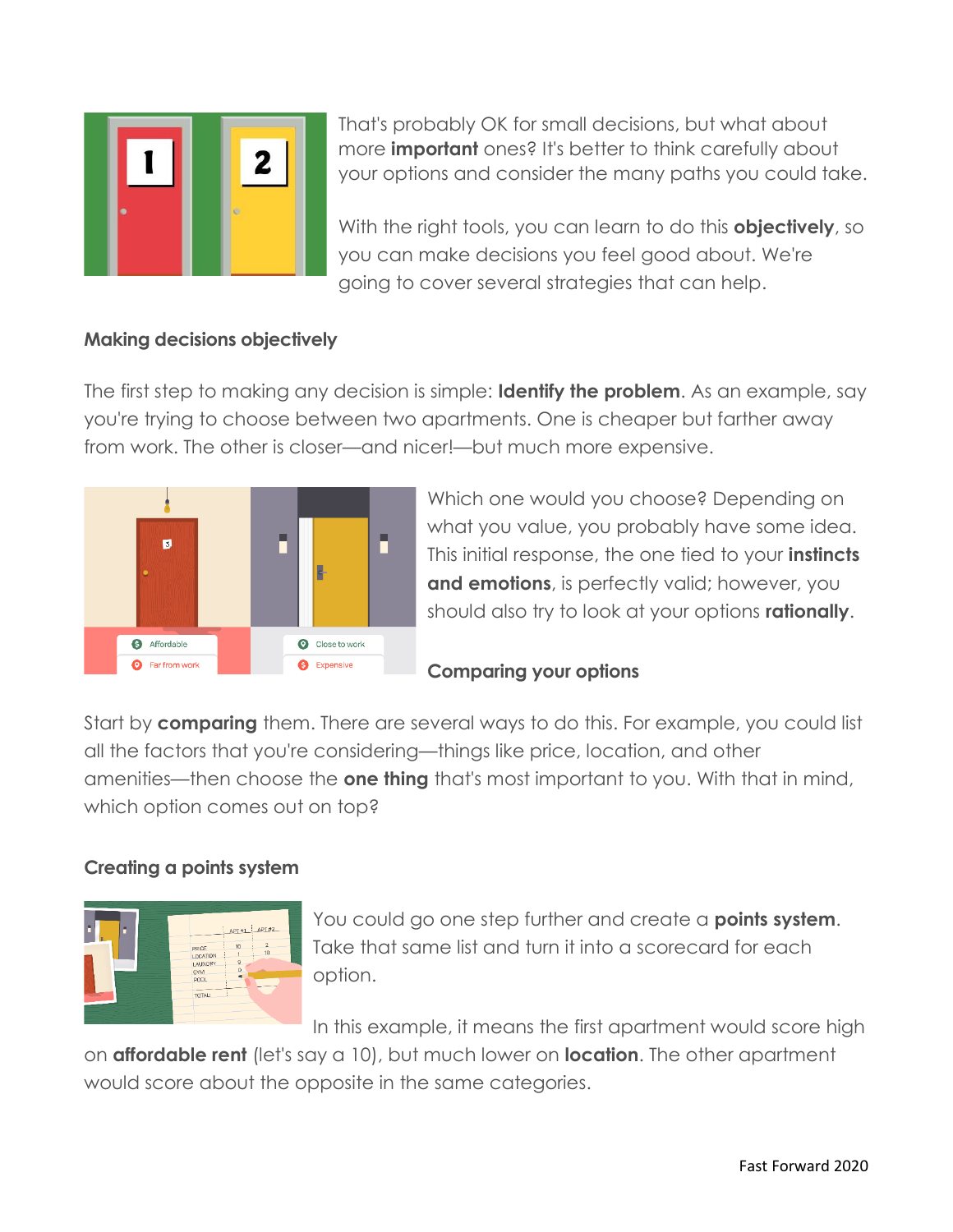### **Identifying pros and cons**

Looking at it another way, you could evaluate **one option at a time** using a list of pros and cons. It sounds simple, but sometimes it helps to write these things down.

This time, it's OK to be **subjective**—certain factors can and should carry more weight than others. It's how you feel about them that counts, so be honest about what these things mean to you.

### **Thinking about the consequences**

Imagining possible outcomes might give you some **perspective** on the decision. Say you're thinking about adopting a dog. What do you think the consequences might be in a month? In a year? How about several years from now?

Making decisions can be a roller coaster ride, especially when there are **long-term consequences** to think about. We can't see into the future, but we can try to be prepared.

### **Other mental tricks**

At this point, it's normal to feel overwhelmed, even stuck. With so much to consider, how do you know you're making the right choice? There are a couple more techniques that can help you fire up your brain and trick it into **thinking differently**. Try these the next time you need a mental reset.

### **The two-minute diversion**

Distract yourself with a **two-minute activity** that you find **moderately difficult**. Maybe you like playing mobile games, or solving math problems for fun—whatever works for you.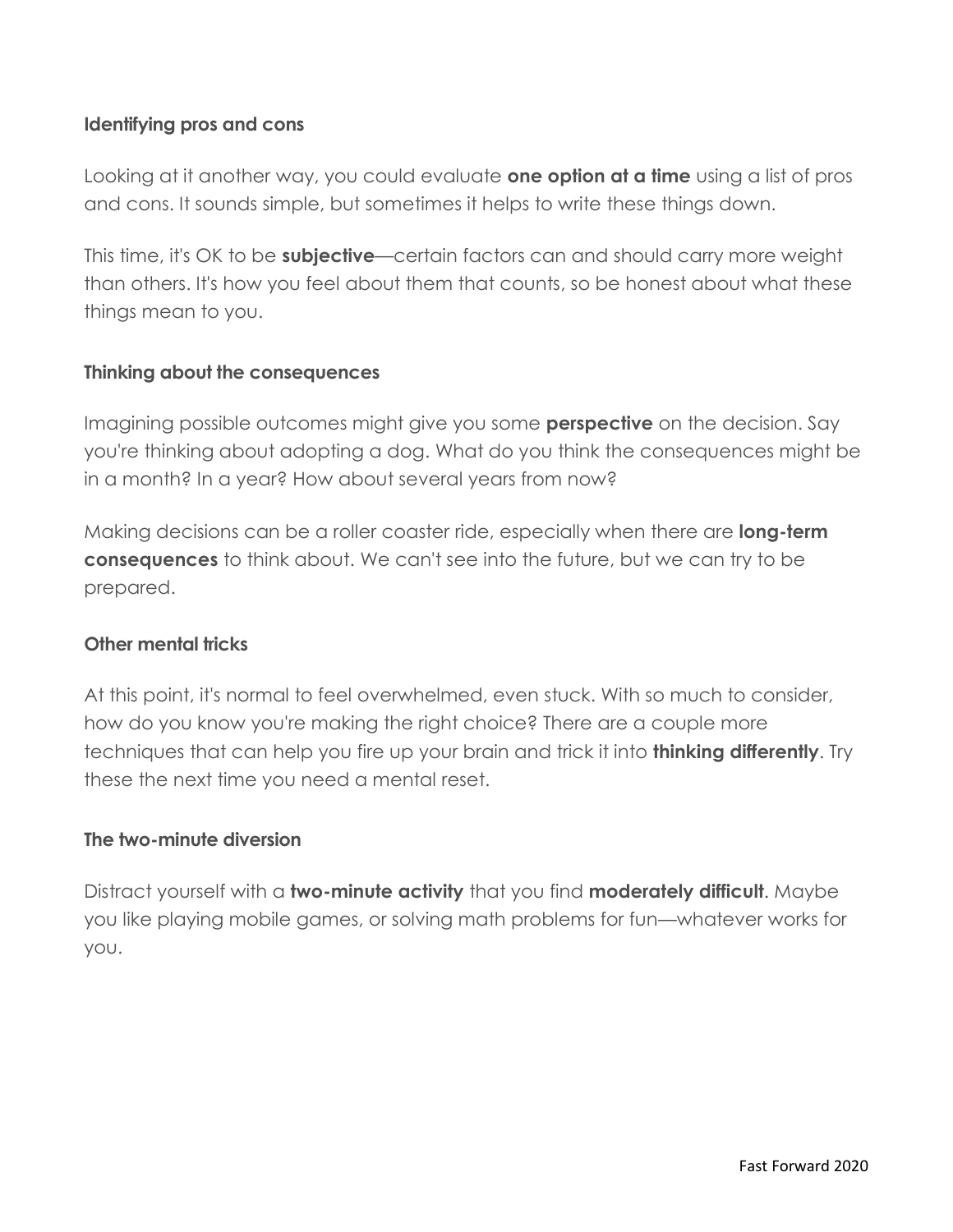

### **Thinking in third person**

Sometimes it helps to step outside yourself and pretend you're helping **someone else**. Studies show we're able to think more objectively in **third person**—that's why it's easier to give advice than it is to receive it.

If a friend or family member were struggling with the same decision, what **questions** would you ask them? What **compromises** would you suggest?

Really think about it. Adopting a different point of view might help you see the situation in an entirely new way.

#### **Making decisions with confidence**

Making decisions isn't like taking a test. There are no right or wrong answers, per se—it just depends on the situation.

Focus on taking the time to think about your options and what you hope to achieve so you can feel **confident** about the choices you make. It's not as easy as flipping a coin, but it's worth the extra effort.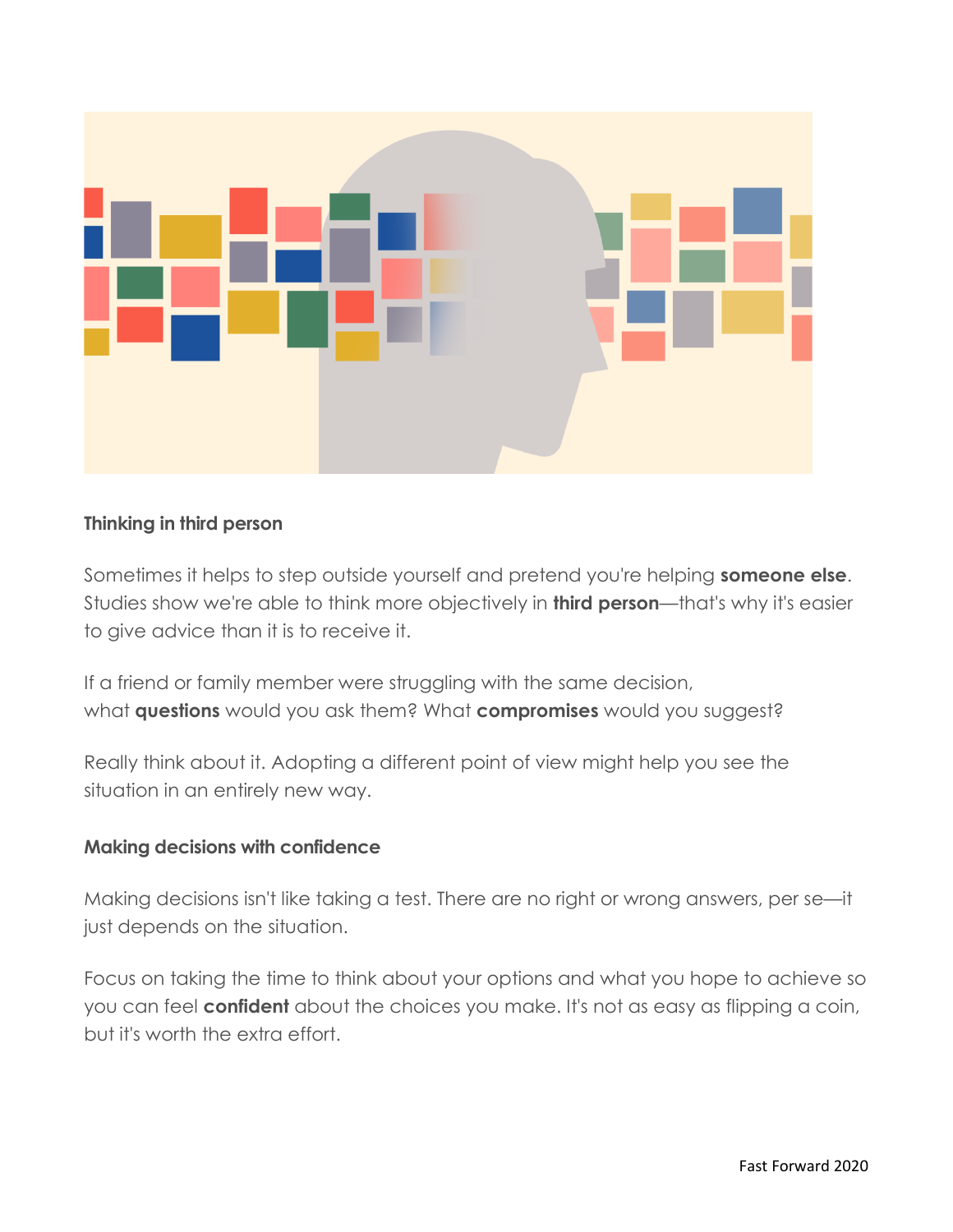### **Using brain teasers to build critical thinking skills**

Here's a brain teaser: A rooster is on the roof of a barn facing east. The wind is blowing to the west at 10 miles per hour. The rooster lays an egg. Which direction does the egg roll?

The answer appears below the image.



**Answer:** There is no egg. The rooster didn't lay one because roosters are male. Did you get it right? Let's pick this apart and see why so many people have difficulty with this brain teaser, and so many others.

### **The answer is in the details**

It's easy to **overlook details** or accept them without

questioning. In the brain teaser above, the answer could be found in the second word: **rooster**.

In hindsight, we realize it's impossible for roosters to lay eggs. But it's easy to overlook this when it's casually mentioned in the brain teaser.

### **Misdirection**

Another process at work in this brain teaser is **misdirection**. There were several details included that we may have paid too much attention to: The fact that the rooster was facing east, and that the wind was blowing west at 10 miles per hour.



In the end, these details had nothing to do with the actual answer. However, they seemed important in the context of the brain teaser! This directed us away from the relevant information.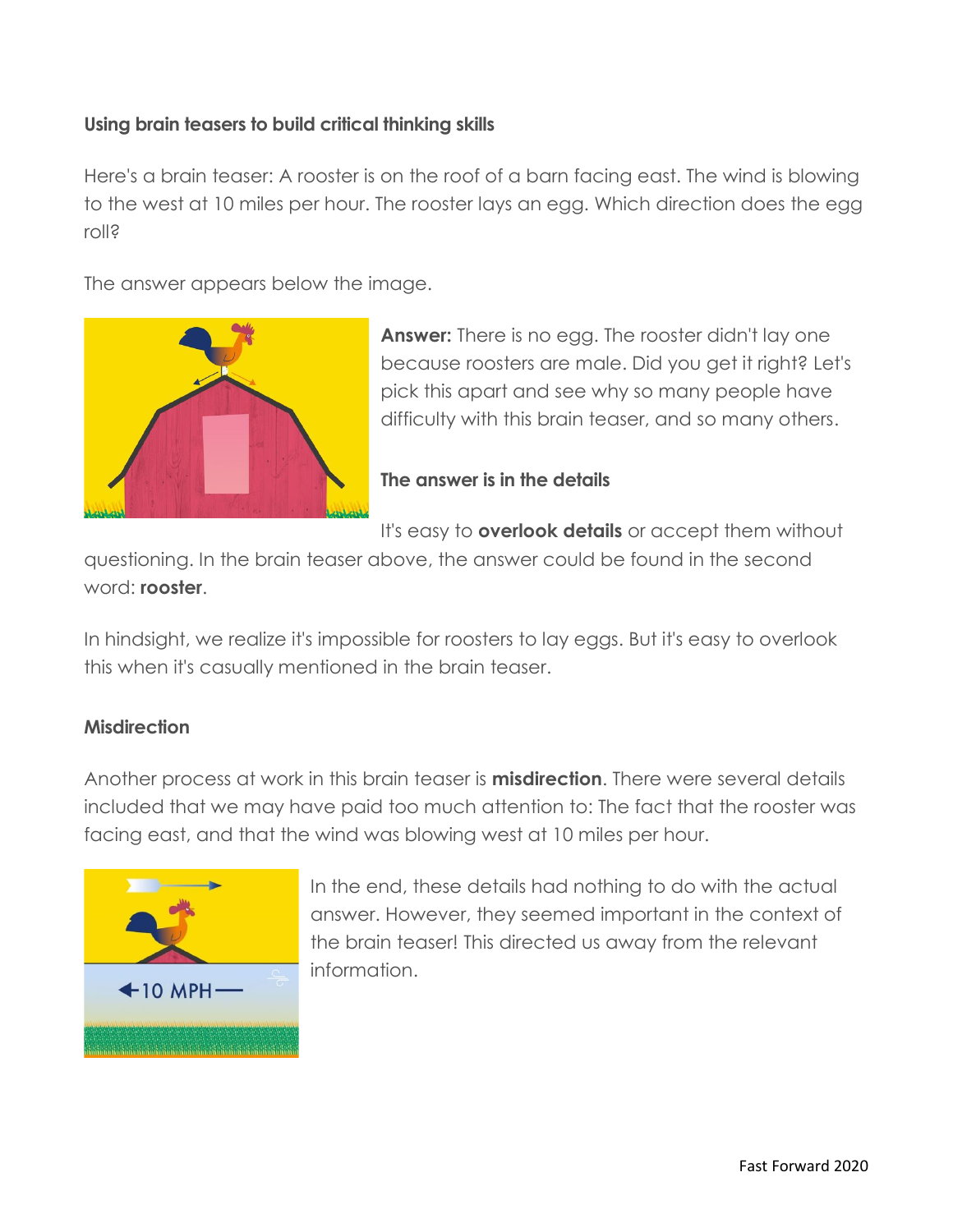### **Applying these ideas to the real world**

The same techniques we use to solve brain teasers can also be **applied to real-world situations**. When you're trying to figure something out, it's important to analyze the information that's available to you and ask the following questions:

- Are there any key details I may be missing?
- Am I being misled by something?
- Could I be thinking about this in another way?
- Brain teasers not only help to keep your mind sharp, but can help improve your critical thinking skills as well.

Let's finish things off with another brain teaser...

• You are in a dark room with a single match. The only objects available to you are a candle, an oil lamp, and a gas stove. Which item do you light first? The answer appears below the image.





## **Logical fallacies**

*If you think about it, vegetables are bad for you. I mean, after all, the dinosaurs ate plants, and look at what happened to them...*



Let's pause for a moment: That argument was pretty ridiculous. And that's because it contained a **logical fallacy**.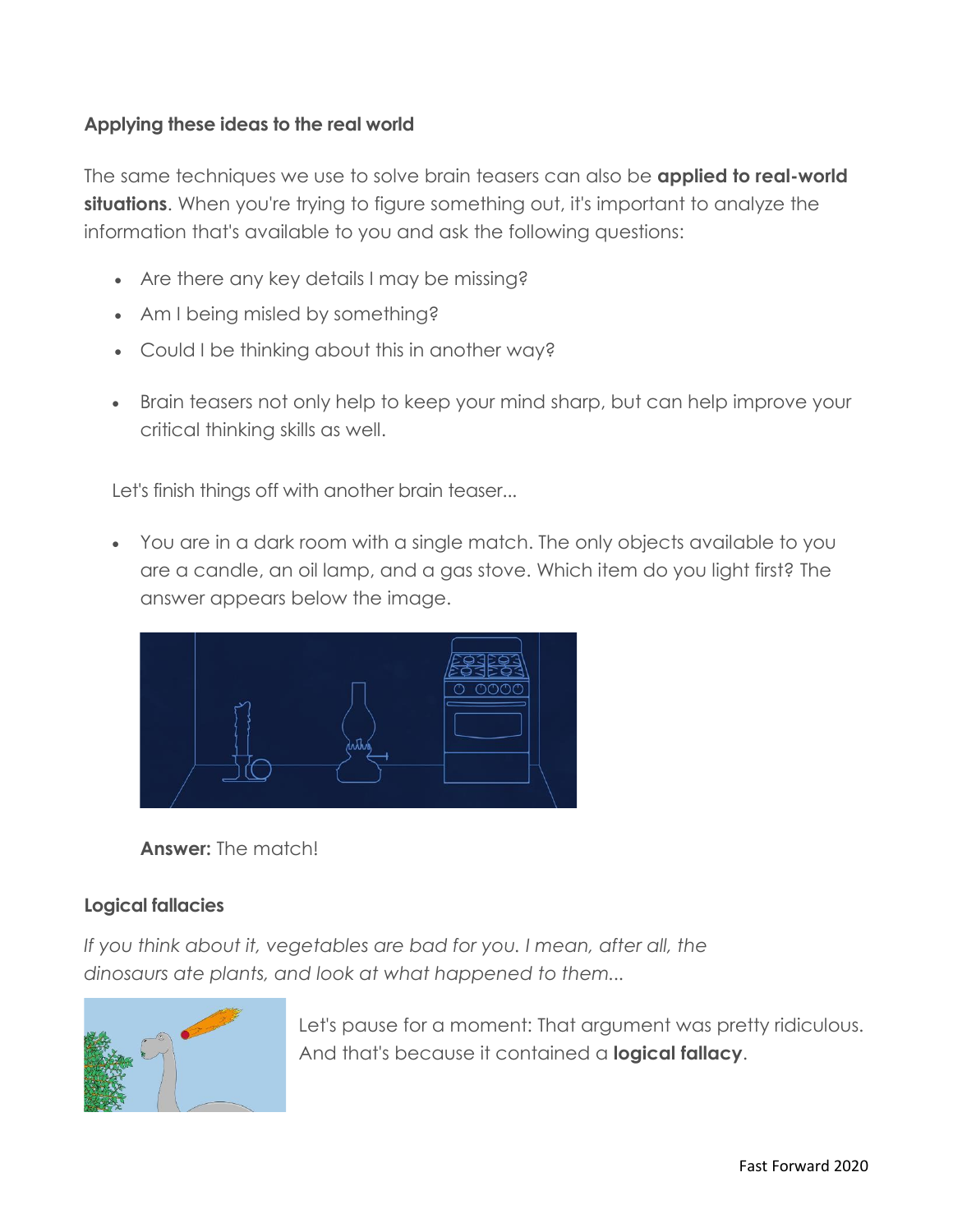A logical fallacy is any kind of **error in reasoning that renders an argument invalid**. They can involve distorting or manipulating facts, drawing false conclusions, or distracting you from the issue at hand. In theory, it seems like they'd be pretty easy to spot, but this isn't always the case.

Sometimes logical fallacies are intentionally used to try and win a debate. In these cases, they're often presented by the speaker with a certain level of **confidence**. And in doing so, they're more **persuasive**: If they sound like they know what they're talking about, we're more likely to believe them, even if their stance doesn't make complete logical sense.

#### **False cause**



One common logical fallacy is the **false cause**. This is when someone **incorrectly identifies the cause** of something. In my argument above, I stated that dinosaurs became extinct because they ate vegetables. While these two things did

happen, a diet of vegetables was not the cause of their extinction.

Maybe you've heard false cause more commonly represented by the phrase **"correlation does not equal causation**", meaning that just because two things occurred around the same time, it doesn't necessarily mean that one caused the other.

#### **Straw man**

A **straw man** is when someone takes an argument and misrepresents it so that it's **easier to attack**. For example, let's say Callie is advocating that sporks should be the new standard for silverware because they're more efficient. Madeline responds that she's shocked Callie would want to outlaw spoons and forks, and put millions out of work at the fork and spoon factories.